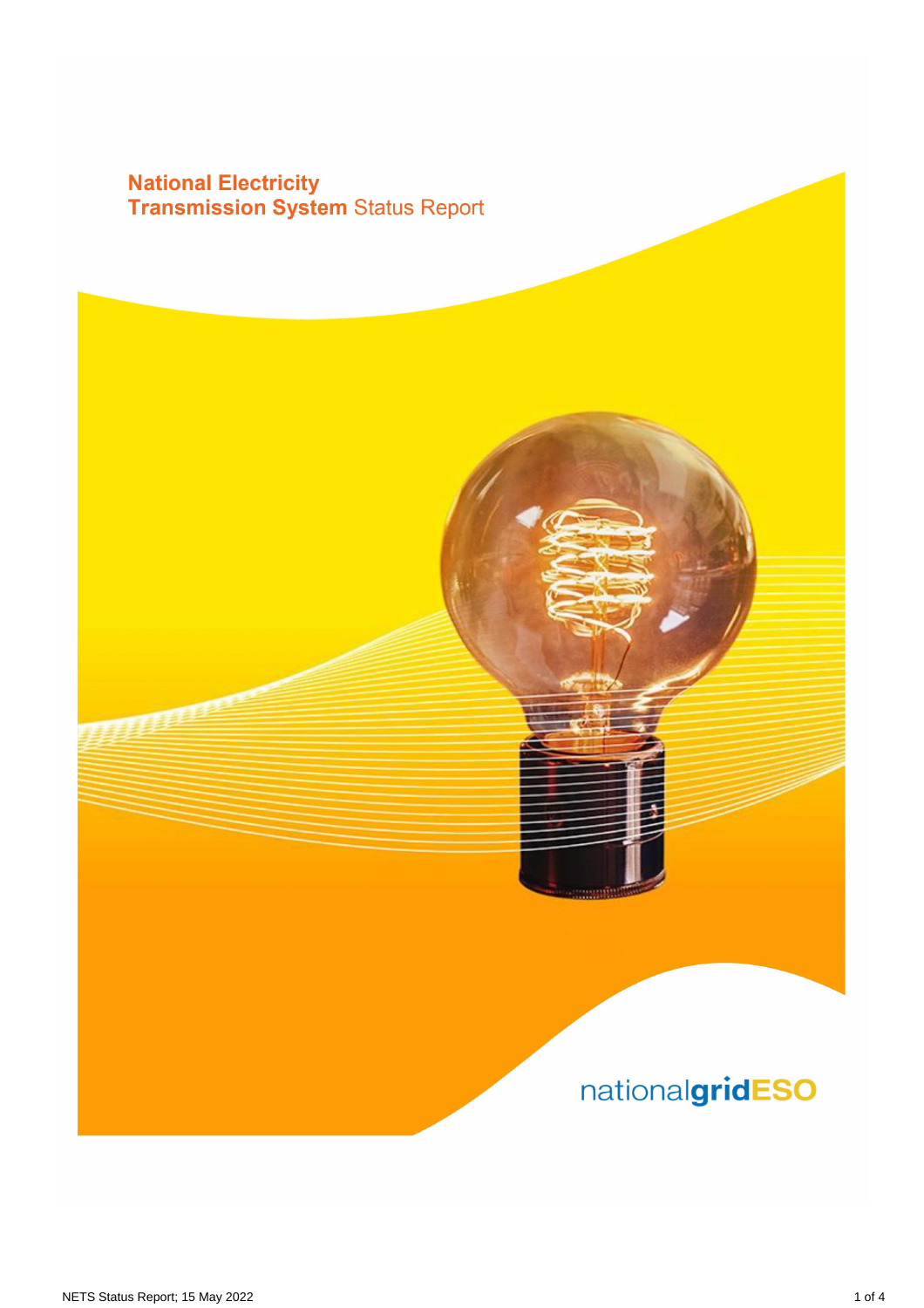#### **National Electricity Transmission System Status Report Sunday 15 May 2022**

| Today's High Level Risk Status Forecast for the next 24h |  |                |  |
|----------------------------------------------------------|--|----------------|--|
| <b>General Status</b>                                    |  | Voltage        |  |
| Demand                                                   |  | System Inertia |  |
| <b>System Margins</b>                                    |  | Weather        |  |
| Generation                                               |  | Transmission   |  |
| <b>Active Constraints</b>                                |  |                |  |
| <b>System Warning</b>                                    |  |                |  |

| <b>Today's Minimum De-Rated Margin</b> | 6597 (SP 1) |         |
|----------------------------------------|-------------|---------|
| <b>Current BMU Largest Loss Risk</b>   | Generation  | 1500 MW |
|                                        | Demand      | 560 MW  |



| <b>Yesterday's Market Summary</b> |                         |  |
|-----------------------------------|-------------------------|--|
| <b>Cash Out Price (Max)</b>       | £218.98 (SP 41)         |  |
| <b>Cash Out Price (Min)</b>       | £35.00 (SPs 2, 3, 5, 6) |  |
| <b>Peak Demand Yesterday</b>      | 28.622 MW               |  |
| <b>Minimum Demand</b>             | 16.710 MW               |  |

**Interconnector**

| <b>Net Transfer Capacity (MWs)</b> |        |        |                        |
|------------------------------------|--------|--------|------------------------|
| Today                              | Import | Export | <b>Remarks</b>         |
| Netherlands (BritNed)              | 1016   | 1016   | <b>Fully Available</b> |
| France (IFA2)                      | 1014   | 1014   | <b>Fully Available</b> |
| <b>Belgium (Nemo)</b>              | 1020   | 1020   | <b>Fully Available</b> |
| Ireland (EWIC)                     | 500    | 1500   | <b>Fully Available</b> |
| Northern Ireland (MOYLE)           | 250    | 1250   | Partially Available    |
| <b>NSL</b>                         | 700    | 1700   | Partially Available    |
| <b>ElecLink</b>                    | 10     |        | Not yet commissioned   |
| <b>France IFA</b>                  | 1000   | 1000   | Partially Available    |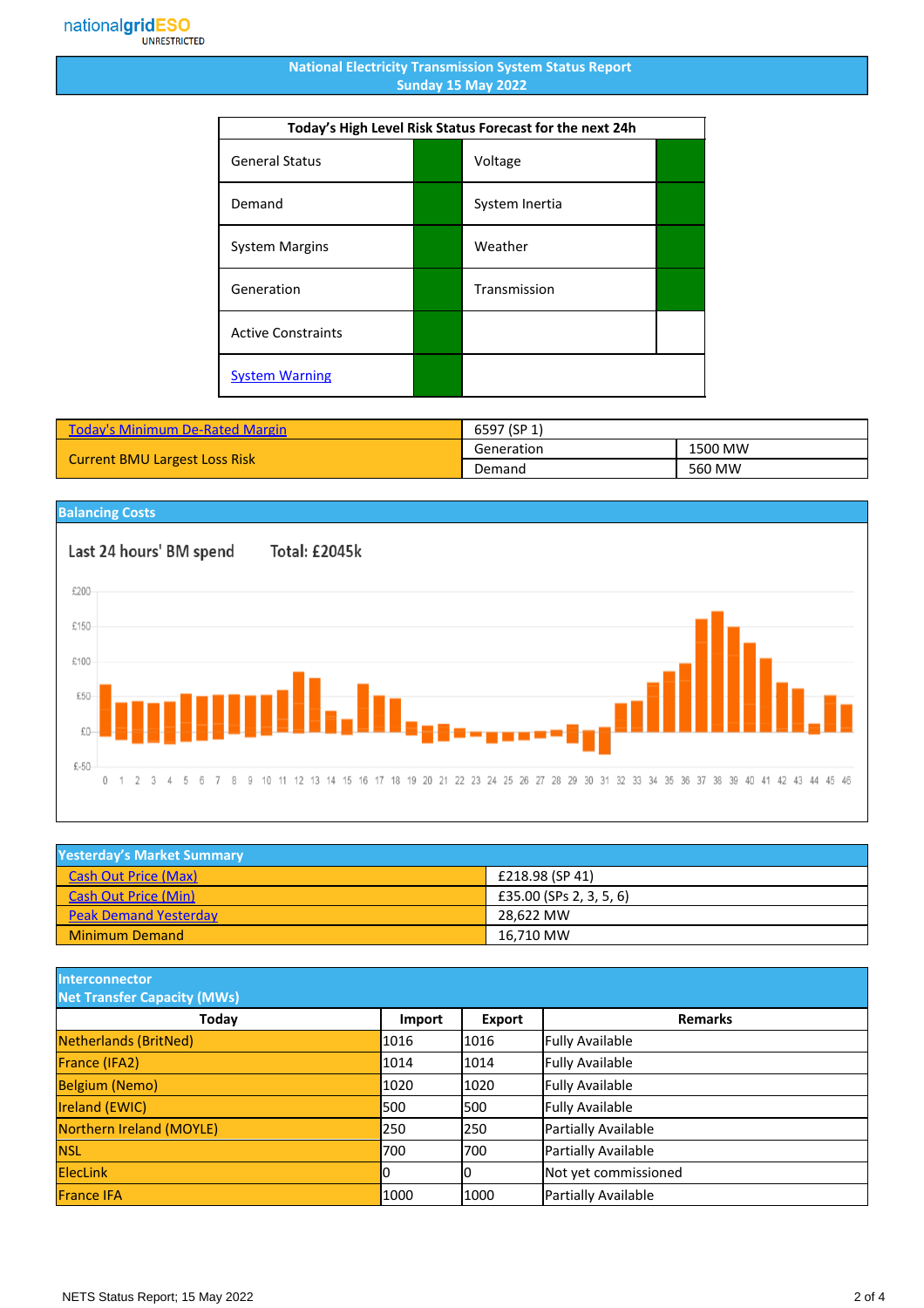

### **Expected embedded generation (MWs)**

#### **Embedded Generation Forecast**



| <b>Weather</b>                                                                                       | Source.                                                                                                              | <b>Commentary</b>                                                                                                                                                                                                                                                                                                                                                                                          |
|------------------------------------------------------------------------------------------------------|----------------------------------------------------------------------------------------------------------------------|------------------------------------------------------------------------------------------------------------------------------------------------------------------------------------------------------------------------------------------------------------------------------------------------------------------------------------------------------------------------------------------------------------|
| Latest forecast (Summary)                                                                            | <b>Met Office</b><br><b>SEPA</b><br><b>Natural</b><br><b>Resources</b><br><b>Wales</b>                               | Today:<br>A good deal of dry weather with variable cloud and sunny spells. However, clusters<br>of showers moving north through the day, some heavy in places. Becoming warm<br>land humid in the south.<br>Tonight:<br>Further bands of showers merging into longer spells of rain, heavy in places, as they<br>move north. Chance of thunderstorms with hail across southern and some central<br>lareas. |
| <b>General Weather Concerns</b><br>e.g. wind, rain, snow,<br>flooding, GB Weather<br><b>Warnings</b> | <b>Met Office</b><br>Weather<br><b>Warnings</b><br><b>SEPA</b><br><b>Natural</b><br><b>Resources</b><br><b>Wales</b> | <b>UK Weather Warnings</b><br>No weather warnings are in force for the UK.<br><b>Flood Warnings</b><br>No flood warnings are currently in force for England.<br>No flood warnings are currently in force for Scotland.<br>No flood warnings are currently in force for Wales.                                                                                                                              |

 *Contains public sector information licensed under the Open Government Licence v1.0*